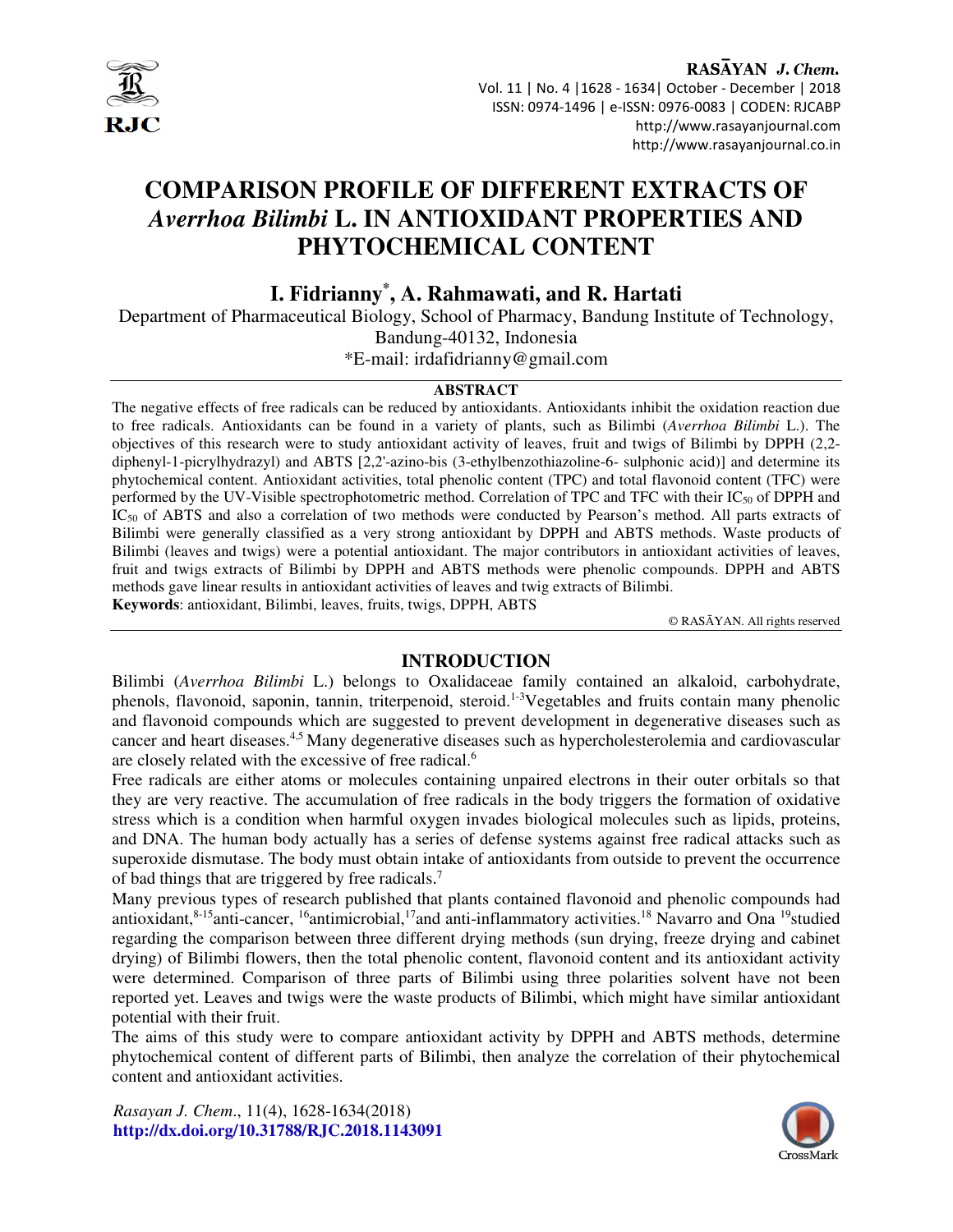## **EXPERIMENITAL**

## **Chemicals**

Gallic acid, quercetin, 2,2-diphenyl-1-picrylhydrazyl (DPPH), and (2,2'-azino-bis (3-ethylbenzthiazoline-6-sulfonic acid) diammonium salt (ABTS) were purchased from Sigma-Aldrich (MO, USA). Other chemicals used were analytical grade.

#### **Sample Preparation**

Parts of Bilimbi which were used in this study: leaves namely as LV, fruits as FR, and twigs as TW then selected, washed, dried and ground into powder. Bilimbi was collected from Subang, West Java-Indonesia and identified in Herbarium Bandungense- School of Life Science and Technology- Bandung Institute of Technology, exposed as Bilimbi (*Averrhoa Bilimbi* L.).

## **Preparation of Extraction**

Extraction was done triplicate by reflux for each solvent. Sample 300 g was extracted using different polarity solvent: n-hexane, ethyl acetate and ethanol, consecutively. There were n-hexane leaves extract (LV1), n-hexane fruits extract (FR1), n-hexane twigs extract (TW1), ethyl acetate leaves extract (LV2), ethyl acetate fruits extract (FR2), ethyl acetate twigs extract (TW2), ethanol leaves extract (LV3), ethanol fruits extract (FR3), and ethanol twigs extract (TW3).

## **Total Phenolic Content (TPC)**

Gallic acid  $40-120 \mu g/ml$  was used as a standard. Folin-Ciocalteu reagent (which diluted 1:10 with distilled water) was used to observe total phenolic content. Folin-Ciocalteu reagent 5 ml was put into gallic acid 0.5 ml, then added by 4 ml sodium carbonate 1 M. The mixture was allowed to stand 15 min at room temperature, the absorbance was read at wavelength 765 nm. The sample was performed by the same procedure. TPC in each sample was presented as gallic acid equivalent (GAE) per 100 g extract (g GAE /100 g). $^{20}$ 

#### **Total Flavonoid Content (TFC)**

Quercetin 36-104 µg/ml was used as a standard. TFC was calculated using Chang's method with minor modification. Quercetin solution 0.5 ml was diluted by adding methanol 1.5 ml, aluminium (III) chloride 10% 0.1 ml, sodium acetate 1M 0.1 ml and 2.8 ml distilled water. The same procedure was carried out for the sample. Absorbance was observed at wavelength 415 nm after incubation 30 min. TFC was calculated using a calibration curve of quercetin and expressed by quercetin equivalent (QE) per 100 g extract (g  $QE/100 g$ ).<sup>21</sup>

#### **DPPH Assay**

Various concentrations were prepared for each extract and ascorbic acid as standard. DPPH 50  $\mu$ g/ml as control and methanol was used as a blank. Modification of Blois's method<sup>25</sup>was conducted in this research. Two ml DPPH 50 µg/ml was added by 2 ml extract, then absorbance was investigated at wavelength 515 nm by UV-Vis spectrophotometer after incubation 30 min. A calibration curve was used to determine  $IC_{50}$  (inhibitory concentration 50%) of DPPH scavenging activity which expressed its antioxidant activity.

## **ABTS Assay**

Preparation of ABTS solution has been modified in the previous research.<sup>22</sup>Each ABTS diammonium salt solution 7.6 mM and potassium persulfate solution 2.5 mM was prepared in distilled water, then left 12 hours in dark room. ABTS and potassium persulfate were mixed and incubated 30 min in room temperature, the mixture was left in the refrigerator for 24 hours, then diluted in ethanol.Each extract was prepared in various concentration. Extract 1 ml was put into 1 ml ABTS solution 50 µg/ml. Ascorbic acid was used as standard, ethanol (95%) as a blank, and ABTS solution 50  $\mu$ g/ml as a control. The absorbance was evaluated at wavelength 734 nm. Antioxidant activity by ABTS method  $(IC_{50}$  of ABTS) was determined using its calibration curve.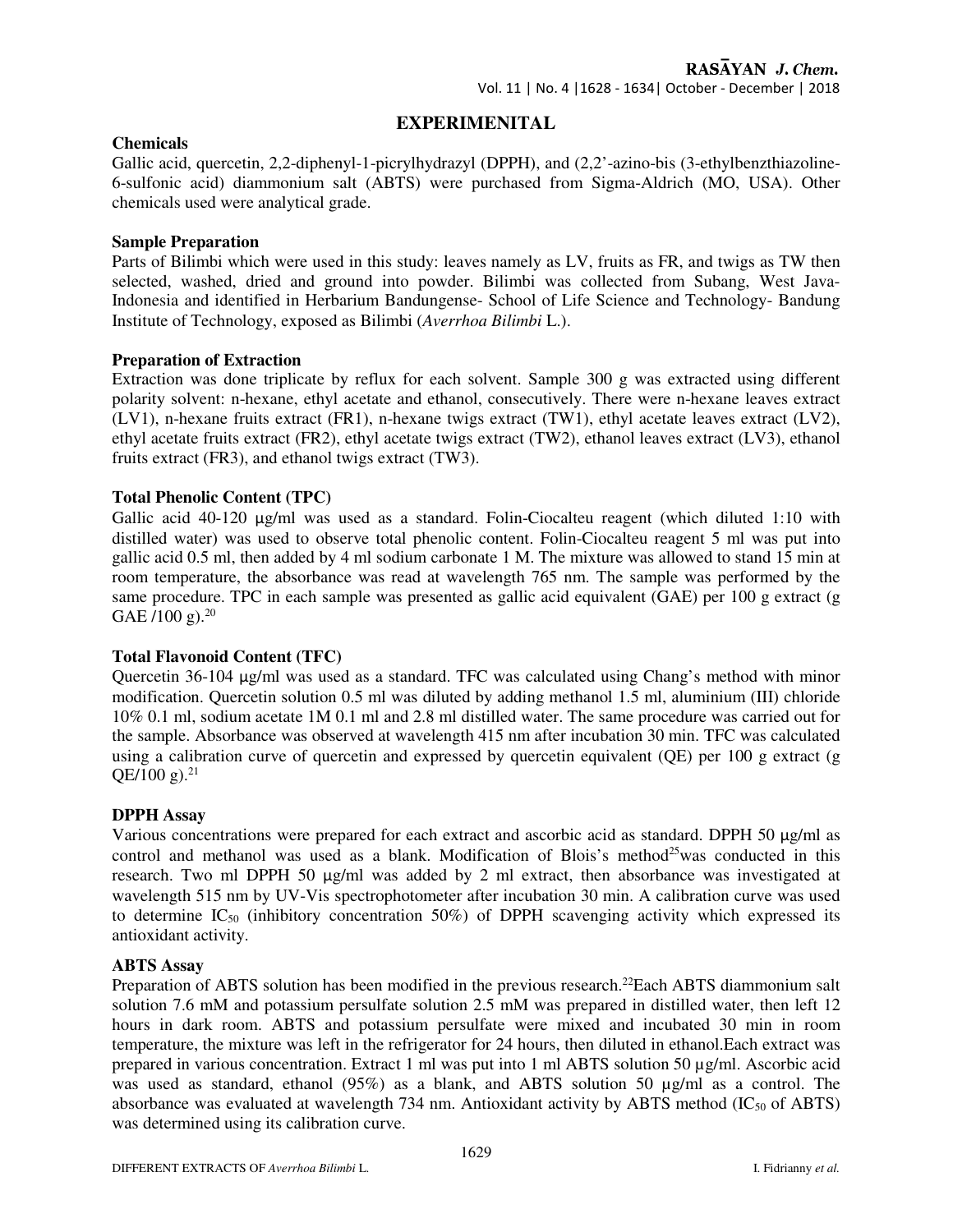## **Statistical Analysis**

Each experiment was done at least triplicate. The results were stated as means  $\pm$  standard deviation. Statistical analysis was observed using oneway ANOVA-post hoc Tukey ( $p<0.05$ ) by SPSS 16 for Windows. Meanwhile Pearson's method was performed to analyze the correlation between TFC, TPC and their antioxidant activities and also between two antioxidant testing methods.

## **RESULTS AND DISCUSSION**

Different polarities solvents such as n-hexane (nonpolar), ethyl acetate (semi-polar) and ethanol (polar) consecutively were used to separate most nonpolar compound, semi-polar compound and polar compound.

The thick extract (100% concentrated extract) can't be inserted into pycnometer, so it presented by  $1\%$ , 5% or other concentration. In the present research, the density of each extract of Bilimbi parts showed similarity density around  $0.66 - 0.89$  g/ml for all extracts and be determined as density 1% extract. The similarity density among extracts was important to point, because the extract with higher density may give higher activity and phytochemical content than lower density extract.

Based on the result of this study it can be seen ethanol extract of Bilimbi parts had higher TPC than the other solvent. The properties of most of the phenolic compounds were polar which soluble in ethanol. Meanwhile, ethyl acetate extract of Bilimbi parts generally contained higher TFC than the other solvents. It is in line with a solubility of most of the flavonoid compounds were semipolar and soluble in ethyl acetate.

Previous study stated that TPC in methanol extract of Bilimbi fruits from Sri Lanka was 56.1 mg GAE/100 g,<sup>23</sup> meanwhile ethanol extract of Bilimbi fruits from Bangladesh gave TPC 38.78 mg GAE/g.<sup>24</sup> The other research presented that methanol fruit extract of Bilimbi from Bangladesh, which was extracted by maceration exhibited TPC 65.16 mg GAE/g extract.<sup>1</sup>Study by Asna and Noriham<sup>3</sup>exposed that TPC in water fruits extract of Bilimbi from Malaysia were 41 mg GAE/g for *A. Bilimbi* L. and 53.01 mg GAE/g for *A. Bilimbi* cv. It was similar to the present research which expressed that TPC in ethanol fruits extract of Bilimbi was 3.22 g/100 g extract, but TPC in ethanol leaves extract  $(11.43 \text{ g } GAE/100 \text{ g})$  and twigs extract of Bilimbi (7.90 g GAE/100 g) higher than its ethanol fruits extract (Table-1). The ethyl acetate Bilimbi leaves extract showed the highest TPC (11.48 g GAE/100 g), but it was not significantly different to TPC in ethanol leaves extract. The previous study by Chowdhury et al.<sup>2</sup>demonstrated that TPC in 70% methanol fruits extract of Bilimbi was 106.16 mg GAE/g. Research by Navarro and Ona<sup>19</sup> revealed that TPC in a water extract of Bilimbi flower higher than rose flower.

| Sample | Total Phenolic Content $(g \text{ GAE}/100 g)$ |                                 |                               |  |
|--------|------------------------------------------------|---------------------------------|-------------------------------|--|
|        | n-Hexane Extract                               | <b>Ethyl Acetate</b><br>Extract | <b>Ethanol Extract</b>        |  |
| Leaves | $2.95 \pm 0.07^{\text{a}}$                     | $11.48 \pm 0.79$ <sup>a</sup>   | $11.43 \pm 0.23$ <sup>a</sup> |  |
| Fruits | $1.12 \pm 0.05^{\rm b}$                        | $1.45 \pm 0.06^b$               | $3.22 \pm 0.05^{\rm b}$       |  |
| Twigs  | $3.77 \pm 0.15^{\circ}$                        | $6.07 \pm 0.16$ <sup>c</sup>    | $7.90 \pm 0.26^{\circ}$       |  |

Table- 1: Total Phenolic Content in Bilimbi Parts

 $a-c$  = means with different superscript letter in the same column are significantly different ( $p<0.05$ )

In the present study found that ethyl acetate Bilimbi leaves extract showed the highest TFC (6.51g QE/100g extract), followed by ethyl acetate twigs extract of Bilimbi (4.12g QE/100 g extract)(Table-2). TFC in ethanol fruit extract of Bilimbi was 0.26 g QE/100 g which was lower than TFC in its ethanol leaves extract (2.21 g QE/100 g). It was different from the previous study which presented that TFC in water fruit extract of Bilimbi were 23.32 mg QE/g for *A. Bilimbi* L. and 19.62 mg QE/g for *A. Bilimbi* cv.<sup>3</sup> Study by Rahman et al.<sup>24</sup> exposed that ethanol Bilimbi fruits extract had TFC 1.67 mg QE/g, while water flower extract of Bilimbi gave higher TFC than rose flower.<sup>19</sup> The previous research presented that TFC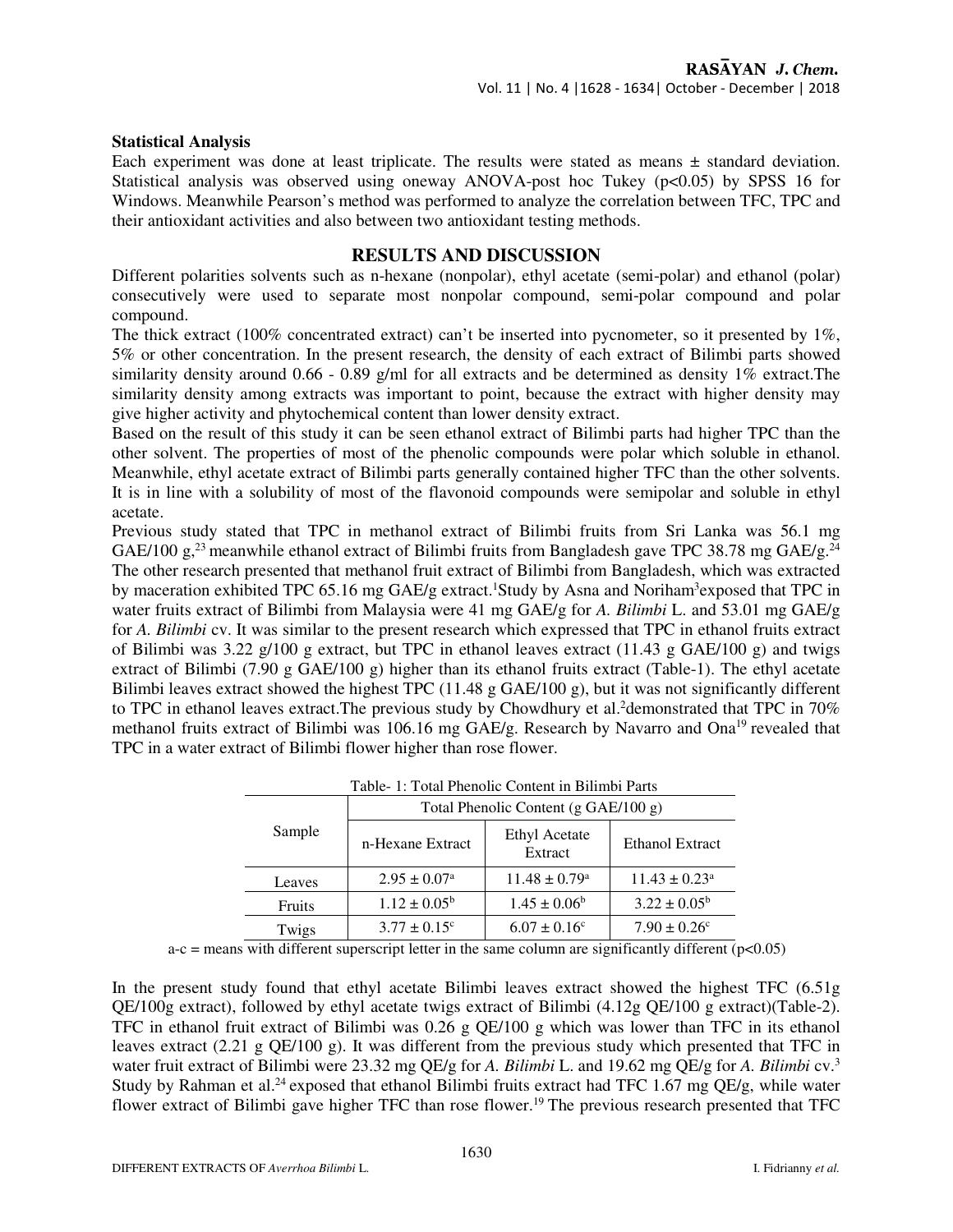RASAYAN J. Chem.

Vol. 11 | No. 4 |1628 - 1634| October - December | 2018

in 70% methanol fruit extract of Bilimbi was 276 mg  $OE/g$ , meanwhile the other research showed that TFC in methanol Bilimbi fruits extract 29.7 mg CE/g.<sup>23</sup>

| Table- 2: Total Flavonoid Content in Bilimbi Parts |                                      |                                 |                        |  |  |  |  |
|----------------------------------------------------|--------------------------------------|---------------------------------|------------------------|--|--|--|--|
| Sample                                             | Total Flavonoid Content (g QE/100 g) |                                 |                        |  |  |  |  |
|                                                    | n-Hexane<br>Extract                  | <b>Ethyl Acetate</b><br>Extract | <b>Ethanol Extract</b> |  |  |  |  |
| Leaves                                             | $1.68 \pm 040^a$                     | $6.51 \pm 0.86^a$               | $2.21 \pm 0.01^a$      |  |  |  |  |
| Fruits                                             | $2.00 \pm 0.51$ <sup>a</sup>         | $0.44 \pm 0.002^b$              | $0.26 \pm 0.01^b$      |  |  |  |  |
| Twigs                                              | $3.34 \pm 0.09^b$                    | $4.12 \pm 0.34^{\circ}$         | $0.15 \pm 0.02^b$      |  |  |  |  |

 $a-c$  = means with different superscript letter in the same column are significantly different ( $p<0.05$ )

Antioxidant activity of ethanol Bilimbi fruits extracts demonstrated that IC<sub>50</sub> DPPH was 635.07  $\mu$ g/ml<sup>24</sup>which was categorized as a weak antioxidant. It was different from the present study which revealed that ethanol Bilimbi fruits extract had  $IC_{50}$  DPPH 29.26  $\mu$ g/ml and classified as a very strong antioxidant (Fig.-1).



Note: TW3 = ethanol twigs extract of Bilimbi

- TW2 = ethyl acetate twigs extract of Bilimbi
- TW1 = n-hexane twigs extract of Bilimbi
- FR3 = ethanol fruits extract of Bilimbi
- FR2 = ethyl acetate fruits extract of Bilimbi
- FR1 = n-hexane fruits extract of Bilimbi
- LV3 = ethanol leaves extract of Bilimbi
- LV2 = ethyl acetate leaves extract of Bilimbi
- LV1 = n-hexane leaves extract of Bilimbi

Fig.- 1: Antioxidant Activities of Bilimbi parts by DPPH method

The IC<sub>50</sub> od DPPH varied from 2.03 to 29.26  $\mu$ g/ml and the highest antioxidant was given by ethanol Bilimbi leaves extract with  $IC_{50}$  DPPH 2.03  $\mu$ g/ml. All extracts of three parts of Bilimbi (leaves, fruits and twigs) had  $IC_{50}$  DPPH < 50 µg/ml, therefore it can be categorized as a very strong antioxidant by DPPH method.<sup>25</sup>The other research stated that  $IC_{50}$  DPPH of methanol Bilimbi fruits extract was 30.365 µg/ml.<sup>1</sup> Chowdhury et al.<sup>2</sup>demonstrated that  $IC_{50}$  DPPH of 70% methanol Bilimbi fruits extract was 20.35  $\mu$ g/ml. The previous study stated  $IC_{50}$  DPPH of methanol Bilimbi fruits extract in mg ascorbic acid equivalent antioxidant activity (AEAC) and found  $2.61$  mg AEAC.<sup>23</sup>

In the present study, antioxidant activity by DPPH method was demonstrated as  $IC_{50}$  of DPPH, meanwhile the other study presented by percentage of DPPH scavenging activity. $3,19$  The lower concentration of the sample was not always given a lower percentage of DPPH scavenging activity, and higher concentration was not always given a higher percentage of DPPH scavenging activity. The linear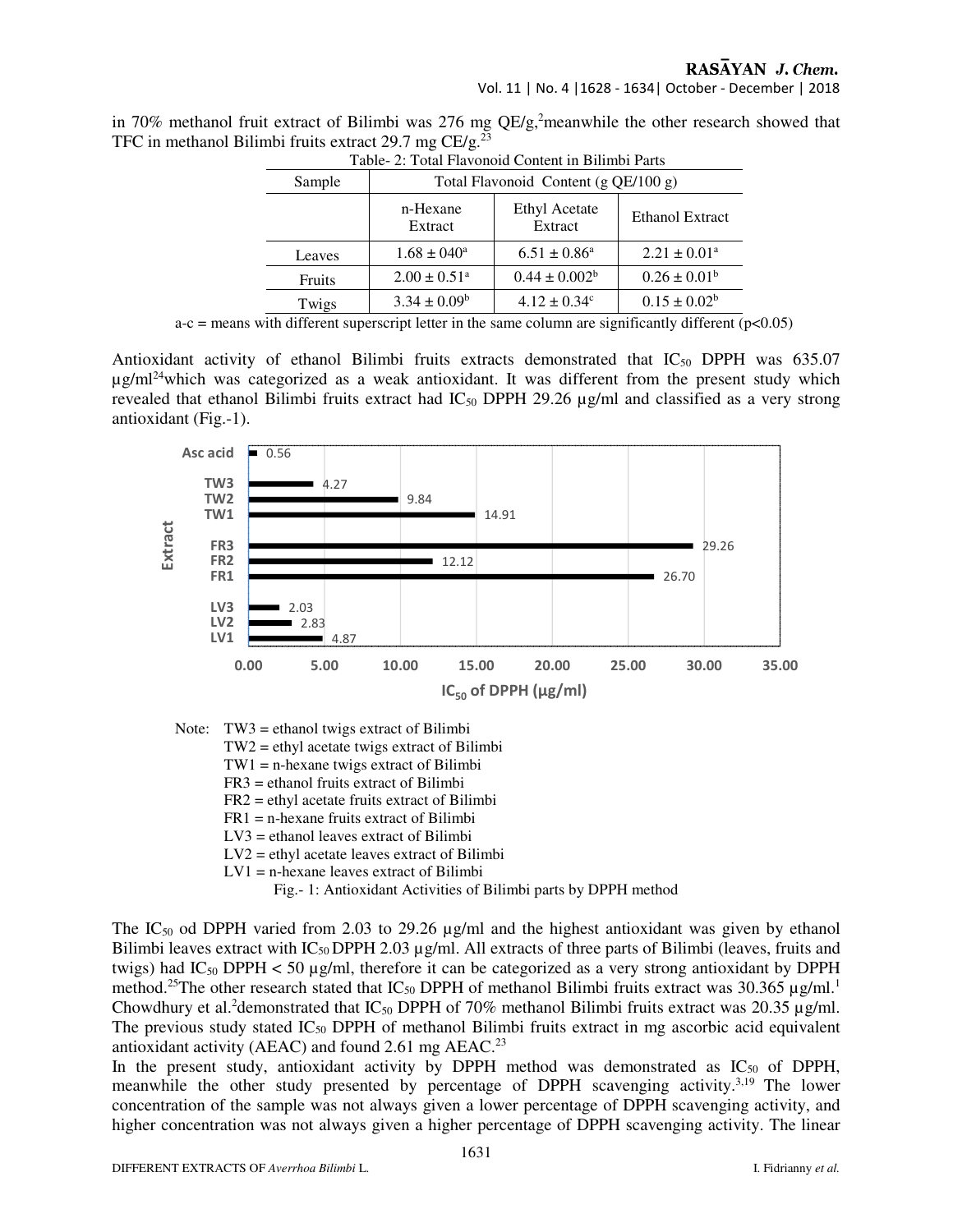# RASAYAN J. Chem.

Vol. 11 | No. 4 |1628 - 1634| October - December | 2018

result will be revealed in some concentration only. Previous research<sup>26</sup> exposed that methanol pineapple peel extract 200 µg/ml had a percentage of DPPH scavenging activity (95.17%), meanwhile100 µg/ml gave higher DPPH scavenging activity (95.74%). The extract contained many compounds, but not all compounds in extract had antioxidant activities and might the other compounds act as an antagonist of antioxidant. In methanol peel extract 100  $\mu$ g/ml the antagonist antioxidant compounds have not reached their effective minimum concentration yet, so they can give the percentage of DPPH scavenging activity 95.74%. Meanwhile in 200  $\mu$ g/ml the antagonist antioxidant compounds reached the effective minimum concentration, so they will reduce the ability to scavenge DPPH and showed the percentage of DPPH scavenging activity at 95.17%.

ABTS was the second antioxidant testing method in the present study.  $IC_{50}$  of ABTS of all parts extract from Bilimbi (leaves, fruits and twigs) in the range of 0.91-83.03 µg/ml (Fig.-2). In general, those all extracts can be categorized as a very strong antioxidant by ABTS method. The highest antioxidant activity by ABTS method was shown by ethanol Bilimbi fruits extract (IC<sub>50</sub> ABTS 0.91 µg/ml). Research by Silva and Sirasa<sup>23</sup>expressed antioxidant activities by FRAP method as umol FeSO<sub>4</sub> and found that methanol Bilimbi fruits extracts had 8.64 µmol FeSO4. The previous study revealed that percentage of reducing the power of water Bilimbi flower extract was  $66.76\%$ ,<sup>19</sup> meanwhile the other research found that methanol Bilimbi fruits extract had antioxidant activity 2 mmol TE/g for *A. Bilimbi* L. and 2.3 mmol TE/g for *A. Bilimbi* cv. by FRAP method.<sup>3</sup>



Note: TW3 = ethanol twigs extract of Bilimbi TW2 = ethyl acetate twigs extract of Bilimbi TW1 = n-hexane twigs extract of Bilimbi FR3 = ethanol fruits extract of Bilimbi

- FR2 = ethyl acetate fruits extract of Bilimbi
- FR1 = n-hexane fruits extract of Bilimbi
- LV3 = ethanol leaves extract of Bilimbi
- LV2 = ethyl acetate leaves extract of Bilimbi
- LV1 = n-hexane leaves extract of Bilimbi

Fig.- 2: Antioxidant Activities of Bilimbi parts by ABTS method

The highest TPC (11.48 g GAE/100 g) and TFC (6.51 g QE/100 g) was given by ethyl acetate leaves extract of Bilimbi and this extract also had the highest antioxidant activities by DPPH method, which showed the lowest IC<sub>50</sub> DPPH (2.03  $\mu$ g/ml). It means phenolic compounds in ethyl acetate leaves extract of Bilimbi had high antioxidant activity. Brewer<sup>27</sup> stated that phenolic compounds which can act as an antioxidant are phenolic acid (gallic acid, caffeic acid, protocatechuic acid, and rosmarinic acid), phenolic diterpenes (carnosol and carnosic acid), flavonoid, and volatile oil (eugenol, thymol, menthol).Benzoic acid has higher antioxidant activity than cinnamic acid.<sup>28</sup>Flavonoid which has keto in C4, double bond in C2 and C3, OH in C3, and di OH in C3'- C4' will give high antioxidant activity, meanwhile substitution di OH in C3' - C4' influence to give higher antioxidant activities.<sup>28</sup> Based on this statement, it can be predicted that flavonoid compounds in ethyl acetate leaves extract of Bilimbi fulfill the above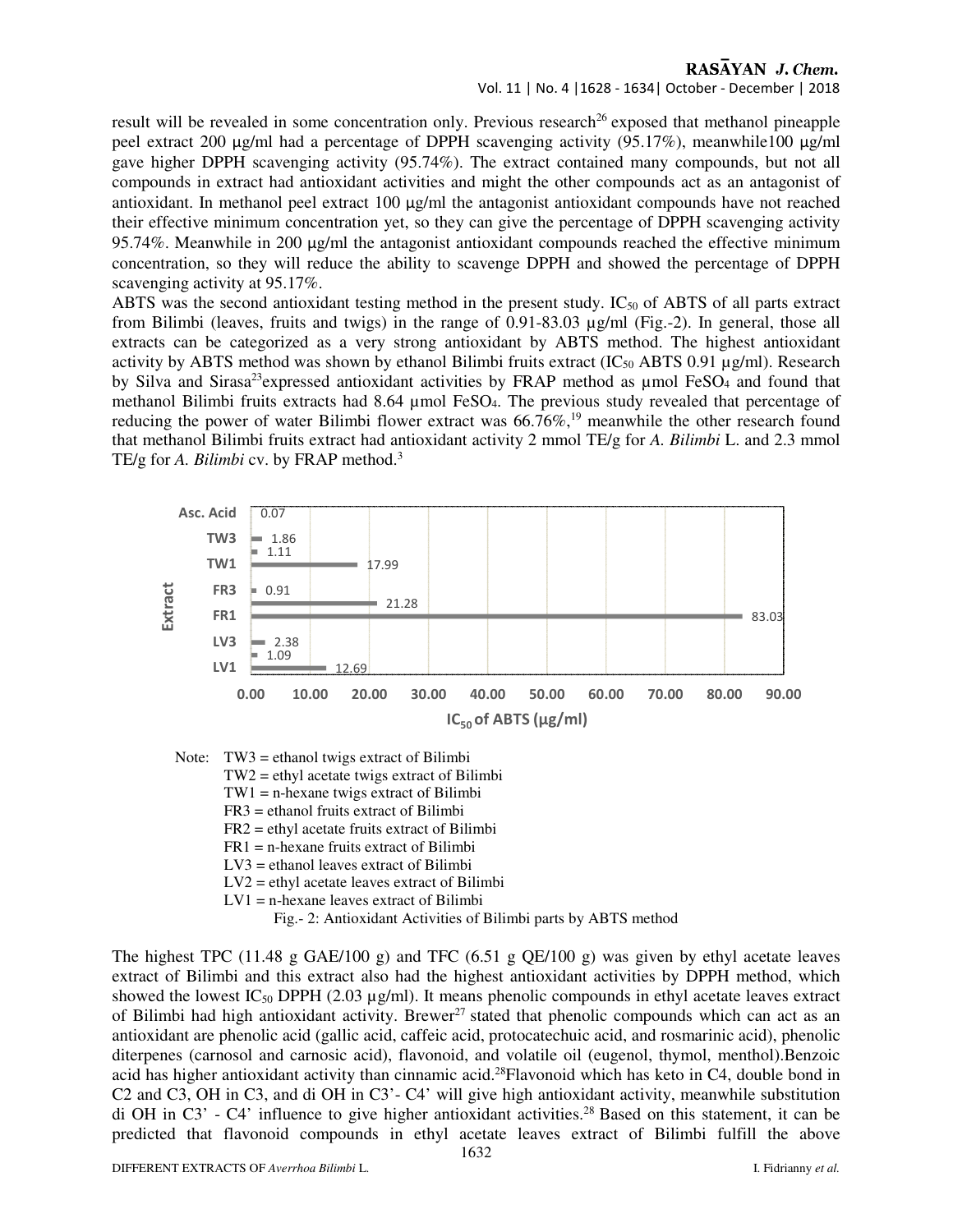## RASAYAN J. Chem.

Vol. 11 | No. 4 |1628 - 1634| October - December | 2018

requirement. TFC in n-hexane twigs extract of Bilimbi TW1 (3.34 g QE/100 g) was higher than TFC in ethanol twigs extract of Bilimbi TW3 (0.15 g QE/100 g), but antioxidant activity of TW3 higher than TW1, which showed by  $IC_{50}$  DPPH of TW3 (4.27 µg/ml) lower than  $IC_{50}$  DPPH of TW1 (14.91 µg/ml). It can be suggested that most of the flavonoid compounds in TW3 had high antioxidant activities, which has di OH in C3'- C4'.

The coefficient of Pearson's correlation between TPC, TFC in all Bilimbi parts extracts and its antioxidant activities by DPPH and ABTS methods were determined in the present study. The higher TFC and TPC are often contributed to the higher antioxidant activities, which exposed by lower  $IC_{50}$  DPPH and IC50 ABTS. Therefore if TPC or TFC contributed to their antioxidant activities, the correlation will be a significantly negative correlation.<sup>29</sup>Thaipong et al.<sup>30</sup>revealed that Pearson's correlation coefficient (r) was significantly negative if  $-0.61 \le r \le -0.97$  and significantly positive if  $0.61 \le r \le 0.97$ . In Table-3, it can be seen the correlation between TPC and TFC in all extracts of Bilimbi parts and their antioxidant activities by DPPH and ABTS methods. In generally there were significantly negative correlations between TPC in all parts extracts of Bilimbi and their antioxidant activities by DPPH and ABTS methods, and only TFC in Bilimbi leaves extract which had a significant and negative correlation with its antioxidant activity by ABTS method ( $r = -0.646$ ,  $p < 0.05$ ). In the previous research showed that antioxidant activity of water fruits extract of Bilimbi by DPPH and FRAP methods had a significant and positive correlation with its TPC.<sup>3</sup>

|                              | Pearson's Correlation Coefficient (r) |                        |
|------------------------------|---------------------------------------|------------------------|
| <b>Antioxidant Parameter</b> | <b>TPC</b>                            | <b>TFC</b>             |
| $IC_{50}$ DPPH LV            | $-0.934**$                            | $-0.298$ <sup>ns</sup> |
| $IC_{50}$ DPPH FR            | $0.495^{ns}$                          | $0.287$ <sup>ns</sup>  |
| $IC_{50}$ DPPH TW            | $-0.982$ <sup>**</sup>                | $0.772**$              |
| $IC_{50}$ ABTS LV            | $-0.990^{**}$                         | $-0.646*$              |
| $IC_{50}$ ABTS FR            | $-0.781$ <sup>**</sup>                | $0.967**$              |
| $IC_{50}$ ABTS TW            | $-0.869**$                            | $0.292^{ns}$           |
|                              |                                       |                        |

Table- 3: Correlation of TPC and TFC with its Antioxidant Activities

\*\*= significant at  $p<0.01$ , \* = significant at  $p<0.05$ , ns= not significant

Correlation between the results of two antioxidant testing method which were used in this study also investigated (Table-4). IC<sub>50</sub> DPPH of leaves and twigs extracts of Bilimbi had a positive correlation with their  $IC_{50}$  ABTS.

| Antioxidant       | Pearson's Correlation Coefficient (r) |                     |                   |  |  |  |  |
|-------------------|---------------------------------------|---------------------|-------------------|--|--|--|--|
| Parameter         | $IC_{50}$ ABTS LV                     | $IC_{50}$ ABTS FR   | $IC_{50}$ ABTS TW |  |  |  |  |
| $IC_{50}$ DPPH LV | $.000**$                              |                     | -                 |  |  |  |  |
| $IC_{50}$ DPPH FR | -                                     | 0.148 <sup>ns</sup> | -                 |  |  |  |  |
| $IC_{50}$ DPPH TW | $\overline{\phantom{a}}$              |                     | $0.830**$         |  |  |  |  |

Table- 4: Correlation Pearson of DPPH and ABTS methods

 $***$  = significant at p<0.01, ns= not significant

## **CONCLUSION**

Leaves and twigs which were Bilimbi waste products had antioxidant activities. In generally antioxidant activities of all extracts of different Bilimbi parts (leaves, fruits and twigs) using DPPH and ABTS assays can be classified as very strong antioxidant. The higher TPC and or TFC did not always show higher antioxidant activities. In generally phenolic compounds in leaves, fruit and twigs of Bilimbi were the major contributors in their antioxidant activities by DPPH and ABTS methods. Bilimbi leaves and twigs extract gave linear result in two antioxidant testing methods. Waste products of Bilimbi (leaves and twigs) have added value to be developed as sources of further natural antioxidant.

## **ACKNOWLEDGMENT**

This work was funded by Research, Community Service and Innovation Program for Research Group from Institute for Research and Community Service – Bandung Institute of Technology. The authors are